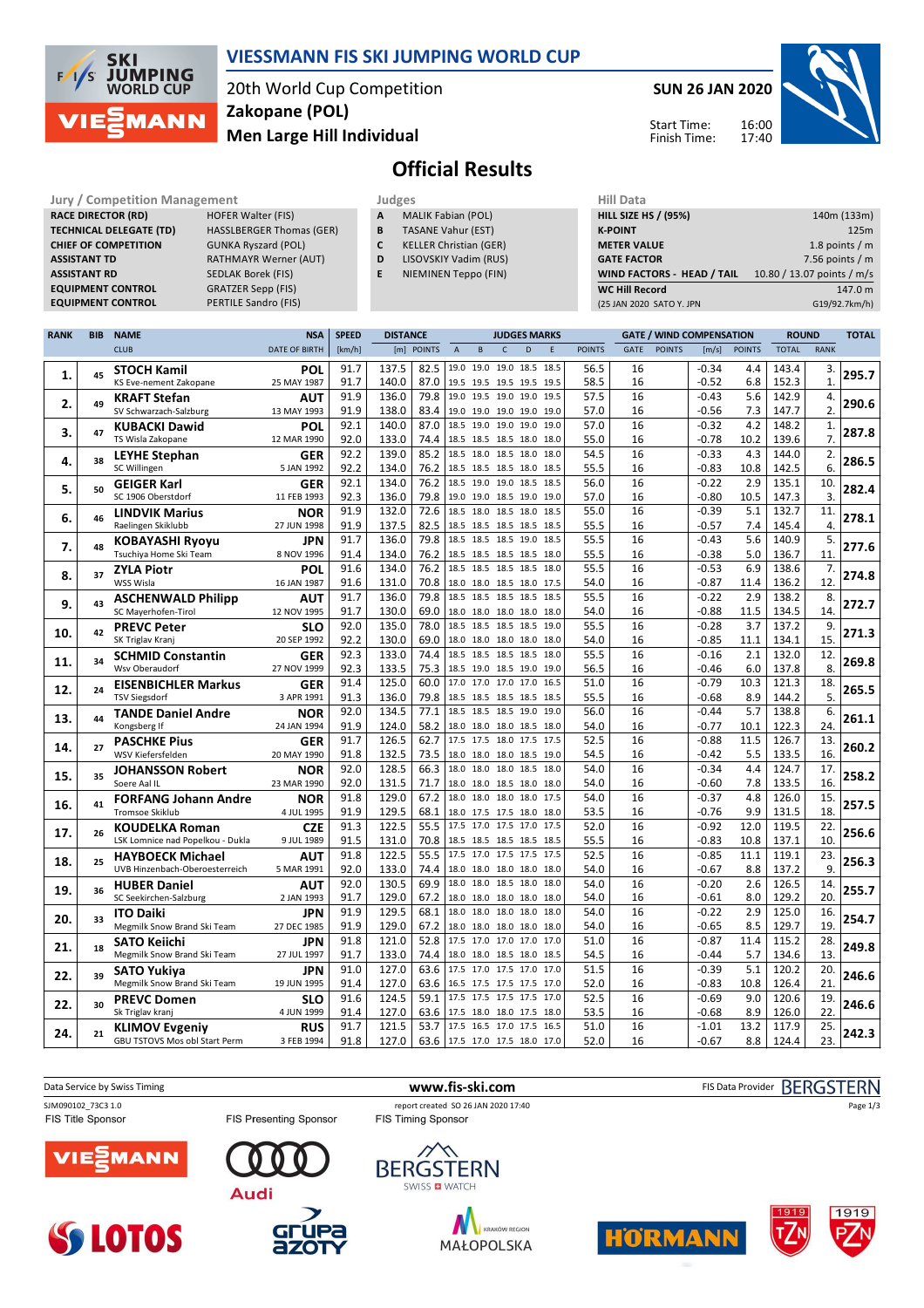

### **VIESSMANN FIS SKI JUMPING WORLD CUP**

20th World Cup Competition **Men Large Hill Individual Zakopane (POL)**

**SUN 26 JAN 2020**

Start Time: Finish Time:



### **Official Results**

| <b>RANK</b> | <b>BIB</b> | <b>NAME</b>               | <b>NSA</b>           | <b>SPEED</b> | <b>DISTANCE</b> |                               |  |                          | <b>JUDGES MARKS</b> |                          |               |             | <b>GATE / WIND COMPENSATION</b> |         |               | <b>ROUND</b> |             | <b>TOTAL</b> |
|-------------|------------|---------------------------|----------------------|--------------|-----------------|-------------------------------|--|--------------------------|---------------------|--------------------------|---------------|-------------|---------------------------------|---------|---------------|--------------|-------------|--------------|
|             |            | <b>CLUB</b>               | <b>DATE OF BIRTH</b> | [km/h]       |                 | [m] POINTS                    |  |                          |                     |                          | <b>POINTS</b> | <b>GATE</b> | <b>POINTS</b>                   | [m/s]   | <b>POINTS</b> | <b>TOTAL</b> | <b>RANK</b> |              |
| 25.         |            | <b>ZOGRAFSKI Vladimir</b> | <b>BUL</b>           | 91.4         | 126.0           | 61.8                          |  |                          |                     | 17.5 17.5 17.5 17.5 17.5 | 52.5          | 16          |                                 | $-0.44$ | 5.7           | 120.0        | 21.         | 239.8        |
|             |            | NSA                       | 14 JUL 1993          | 91.3         | 126.0           | 61.8                          |  |                          |                     | 17.5 17.0 17.5 17.5 18.0 | 52.5          | 16          |                                 | $-0.42$ | 5.5           | 119.8        | 27.         |              |
| 26.         |            | <b>ZAJC Timi</b>          | <b>SLO</b>           | 91.2         | 125.5           | 60.9                          |  |                          |                     | 17.5 17.5 18.0 17.0 17.5 | 52.5          | 16          |                                 | $-0.44$ | 5.7           | 119.1        | 23.         | 238.3        |
|             |            | SSK Ljubno BTC            | 26 APR 2000          | 91.2         | 123.0           | 56.4                          |  |                          |                     | 17.5 17.5 17.0 18.0 17.0 | 52.0          | 16          |                                 | $-0.83$ | 10.8          | 119.2        | 28.         |              |
| 27.         |            | <b>AALTO Antti</b>        | <b>FIN</b>           | 91.9         | 120.0           | 51.0                          |  |                          |                     | 17.5 17.0 17.0 17.5 17.5 | 52.0          | 16          |                                 | $-0.89$ | 11.6          | 114.6        | 30.         | 236.7        |
|             |            | Kiteen Urheilijat         | 2 APR 1995           | 92.0         | 127.0           | 63.6 17.5 18.0 17.5 18.0 18.0 |  |                          |                     |                          | 53.5          | 16          |                                 | $-0.38$ | 5.0           | 122.1        | 25.         |              |
| 28.         |            | <b>HOERL Jan</b>          | <b>AUT</b>           | 91.2         | 121.5           | 53.7                          |  |                          |                     | 17.0 17.0 17.0 17.0 17.0 | 51.0          | 16          |                                 | $-0.77$ | 10.1          | 114.8        | 29.         | 236.1        |
|             |            | SC Bischofshofen          | 16 OCT 1998          | 91.1         | 127.0           | 63.6                          |  |                          |                     | 17.5 17.0 17.5 17.5 17.0 | 52.0          | 16          |                                 | $-0.44$ | 5.7           | 121.3        | 26.         |              |
| 29.         | 40         | <b>LANISEK Anze</b>       | <b>SLO</b>           | 91.8         | 124.0           | 58.2                          |  |                          |                     | 18.0 17.5 17.5 17.5 17.5 | 52.5          | 16          |                                 | $-0.38$ | 5.0           | 115.7        | 27.         | 233.2        |
|             |            | <b>Ssk Menges</b>         | 20 APR 1996          | 91.6         | 125.5           | 60.9                          |  | 17.5 17.5 17.0 17.5 17.5 |                     |                          | 52.5          | 16          |                                 | $-0.31$ | 4.1           | 117.5        | 29.         |              |
| 30.         | 20         | <b>PEDERSEN Robin</b>     | <b>NOR</b>           | 92.1         | 120.0           | 51.0                          |  |                          |                     | 17.5 17.0 17.0 17.5 16.5 | 51.5          | 16          |                                 | $-1.04$ | 13.6          | 116.1        | 26.         | 228.2        |
|             |            | Stalkameratene II         | 31 AUG 1996          | 92.0         | 122.0           | 54.6 17.0 17.5 17.0 17.0 17.0 |  |                          |                     |                          | 51.0          | 16          |                                 | $-0.50$ | 6.5           | 112.1        | 30.         |              |

|     | not qualified for 2nd round |                                                             |                           |      |       |      |                               |      |    |         |      |       |     |       |
|-----|-----------------------------|-------------------------------------------------------------|---------------------------|------|-------|------|-------------------------------|------|----|---------|------|-------|-----|-------|
| 31. | 29                          | <b>PEIER Killian</b><br>Vallee du Joux                      | <b>SUI</b><br>28 MAR 1995 | 91.4 | 118.5 |      | 48.3 17.0 17.0 16.5 17.5 16.5 | 50.5 | 16 | $-1.05$ | 13.7 | 112.5 | 31. | 112.5 |
| 32. | 32                          | <b>SCHLIERENZAUER Gregor</b><br>SV Innsbruck-Bergisel-Tirol | <b>AUT</b><br>7 JAN 1990  | 92.0 | 121.5 |      | 53.7 17.5 18.0 17.5 17.5 18.0 | 53.0 | 16 | $-0.39$ | 5.1  | 111.8 | 32. | 111.8 |
| 32. | 10                          | <b>DESCHWANDEN Gregor</b><br>Horw                           | <b>SUI</b><br>27 FEB 1991 | 91.5 | 121.5 | 53.7 | 17.5 17.0 17.0 17.0 17.0      | 51.0 | 16 | $-0.54$ | 7.1  | 111.8 | 32. | 111.8 |
| 34. |                             | <b>STURSA Vojtech</b><br>TJ Dukla Liberec                   | <b>CZE</b><br>3 AUG 1995  | 91.4 | 121.0 | 52.8 | 17.0 17.0 16.5 17.0 16.5      | 50.5 | 16 | $-0.64$ | 8.4  | 111.7 | 34. | 111.7 |
| 35. |                             | <b>MAATTA Jarkko</b><br>Kainuun Hiihtoseura                 | <b>FIN</b><br>28 DEC 1994 | 91.5 | 121.0 |      | 52.8 17.5 17.5 17.0 17.0 17.0 | 51.5 | 16 | $-0.30$ | 3.9  | 108.2 | 35. | 108.2 |
| 35. | 1                           | <b>ZNISZCZOL Aleksander</b><br>WSS Wisla                    | POL<br>8 MAR 1994         | 91.4 | 121.5 | 53.7 | 17.5 17.5 17.5 17.5 17.0      | 52.5 | 16 | $-0.15$ | 2.0  | 108.2 | 35. | 108.2 |
| 37. | 16                          | <b>JUSTIN Rok</b><br>SSD Stol Zirovnica                     | <b>SLO</b><br>6 APR 1993  | 91.5 | 116.5 | 44.7 | 17.5 16.5 16.5 17.0 17.0      | 50.5 | 16 | $-0.95$ | 12.4 | 107.6 | 37. | 107.6 |
| 38. | 19                          | <b>PREVC Cene</b><br>Sk Triglav kranj                       | <b>SLO</b><br>12 MAR 1996 | 91.4 | 116.0 | 43.8 | 17.0 17.0 17.0 17.5 17.0      | 51.0 | 16 | $-0.96$ | 12.5 | 107.3 | 38. | 107.3 |
| 39. | 12                          | <b>BICKNER Kevin</b><br>Norge Ski Club                      | <b>USA</b><br>23 SEP 1996 | 91.7 | 118.0 | 47.4 | 16.0 16.5 16.5 17.0 16.5      | 49.5 | 16 | $-0.59$ | 7.7  | 104.6 | 39. | 104.6 |
| 40. | 13                          | <b>POLASEK Viktor</b><br>Nove Mesto-Dukla                   | <b>CZE</b><br>18 JUL 1997 | 91.3 | 118.5 | 48.3 | 17.0 16.5 17.0 17.0 17.0      | 51.0 | 16 | $-0.39$ | 5.1  | 104.4 | 40. | 104.4 |
| 41. | 22                          | <b>AMMANN Simon</b><br>SSC Toggenburg                       | <b>SUI</b><br>25 JUN 1981 | 91.5 | 114.5 | 41.1 | 17.0 16.5 16.5 16.5 17.0      | 50.0 | 16 | $-0.95$ | 12.4 | 103.5 | 41. | 103.5 |
| 42. | q                           | <b>TKACHENKO Sergey</b><br>Ski Club VKO                     | <b>KAZ</b><br>8 JUN 1999  | 91.1 | 116.0 |      | 43.8 17.0 17.0 16.5 16.5 16.5 | 50.0 | 16 | $-0.72$ | 9.4  | 103.2 | 42. | 103.2 |
| 42. |                             | <b>TROFIMOV Roman Sergeevich</b><br>Sdushor CSP N. Novgorod | <b>RUS</b><br>19 NOV 1989 | 91.4 | 115.5 | 42.9 | 16.5 16.5 16.5 17.0 16.5      | 49.5 | 16 | $-0.83$ | 10.8 | 103.2 | 42. | 103.2 |
| 44. | 15                          | <b>KOT Maciej</b><br>AZS Zakopane                           | POL<br>9 JUN 1991         | 91.5 | 116.0 | 43.8 | 17.5 16.5 16.5 16.5 16.5      | 49.5 | 16 | $-0.73$ | 9.5  | 102.8 | 44. | 102.8 |
| 45. |                             | <b>SAKALA Filip</b><br>TJ Dukla Frenstat pod Radhostem      | <b>CZE</b><br>21 MAY 1996 | 91.8 | 116.0 | 43.8 | 17.0 16.5 17.0 16.5 16.5      | 50.0 | 16 | $-0.45$ | 5.9  | 99.7  | 45. | 99.7  |
| 46. | 23                          | <b>KOBAYASHI Junshiro</b><br>Megmilk Snow Brand Ski Team    | <b>JPN</b><br>11 JUN 1991 | 91.2 | 111.5 | 35.7 | 16.5 16.5 16.5 16.0 16.0      | 49.0 | 16 | $-0.91$ | 11.9 | 96.6  | 46. | 96.6  |
| 47. |                             | <b>NAZAROV Mikhail</b><br>Moscow Region TSSP                | <b>RUS</b><br>14 OCT 1994 | 91.0 | 113.0 | 38.4 | 16.5 16.5 16.5 16.5 16.0      | 49.5 | 16 | $-0.56$ | 7.3  | 95.2  | 47. | 95.2  |
| 48. | 17                          | <b>FREITAG Richard</b><br>SG Nickelhuette Aue               | <b>GER</b><br>14 AUG 1991 | 91.6 | 108.5 | 30.3 | 16.5 16.5 16.0 16.0 16.0      | 48.5 | 16 | $-0.70$ | 9.1  | 87.9  | 48. | 87.9  |
| 49. |                             | <b>PETER Dominik</b><br>Am Bachtel wald                     | <b>SUI</b><br>30 MAY 2001 | 92.0 | 105.5 | 24.9 | 16.0 16.0 16.0 16.0 16.0      | 48.0 | 16 | $-0.84$ | 11.0 | 83.9  | 49. | 83.9  |
| 50. |                             | <b>MUMINOV Sabirzhan</b><br>Almaty                          | <b>KAZ</b><br>16 APR 1994 | 91.2 | 108.0 | 29.4 | 15.5 15.5 16.0 16.0 15.5      | 47.0 | 16 | $-0.46$ | 6.0  | 82.4  | 50. | 82.4  |

Data Service by Swiss Timing **WWW.fis-ski.com www.fis-ski.com** FIS Data Provider BERGSTERN

FIS Presenting Sponsor

SJM090102\_73C3 1.0 report created SO 26 JAN 2020 17:40<br>FIS Title Sponsor FIS Timing Sponsor FIS Timing Sponsor





**azo** 









Page 2/3